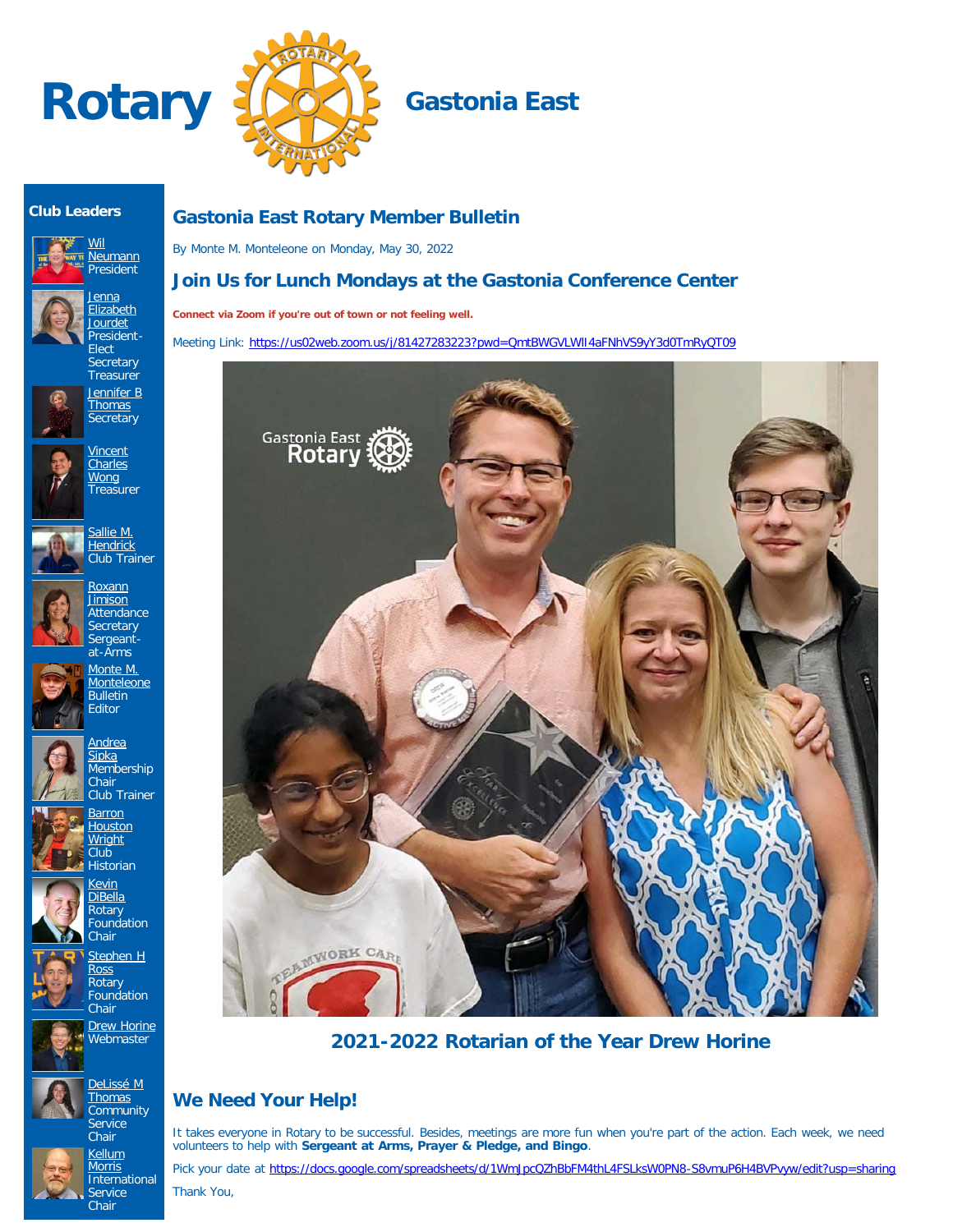## Wil Neumann, President

[Steven](https://www.ismyrotaryclub.org/EMailer.cfm?ID=800406009) [D'Avria](https://www.ismyrotaryclub.org/EMailer.cfm?ID=800406009) iPast President **[Sharon](https://www.ismyrotaryclub.org/EMailer.cfm?ID=800051679) [Heinrich](https://www.ismyrotaryclub.org/EMailer.cfm?ID=800051679) Assistant** Governor-**Gaston County** 

- [wilneumann@gmail.com](mailto:wilneumann@gmail.com)
- 704-451-1551

## **Upcoming Programs**

**June 6, 2022:** NewLeaf-Business sales trends-Deborah Hodge

Sergeant at Arms: Ray Maxwell Prayer and Pledge: Bingo: Kent Huggins Member Spotlight: Dale Melton

## **June 13, 2022: Board Meeting-11:30-**Gaston Board of Elections-Adam Ragan and Kayla Brock

Sergeant at Arms: Prayer and Pledge: Bingo: Walter Gray Member Spotlight: Megan Shepard

**June 20, 2022:** Run for Your Life-Drew Horine

Sergeant at Arms: Prayer and Pledge: Steve Aycock Bingo: Doug Morgan Member Spotlight: Doug Morgan

**June 27, 2022:** Gaston College-Dr. Hauser

Sergeant at Arms: Prayer and Pledge: Bingo: Barry Wright Member Spotlight: Jerry Roche

Attention Volunteers: If you're not able to fulfill your assignment, please contact another member to fill your spot.



# **We need your help in putting on these concerts. Please see the link below to sign up as a volunteer.**

**[https://docs.google.com/spreadsheets/d/1ZLEWRTYAeP0f\\_1KOe0L1NeMz3cBbgtqiWsGdtd](https://docs.google.com/spreadsheets/d/1ZLEWRTYAeP0f_1KOe0L1NeMz3cBbgtqiWsGdtd-qyTk/edit?usp=sharing)[qyTk/edit?usp=sharing](https://docs.google.com/spreadsheets/d/1ZLEWRTYAeP0f_1KOe0L1NeMz3cBbgtqiWsGdtd-qyTk/edit?usp=sharing)**

[Read More](https://ismyrotaryclub.com/story/ezBulletinMore.cfm?StoryID=170603)

**Member Birthdays**